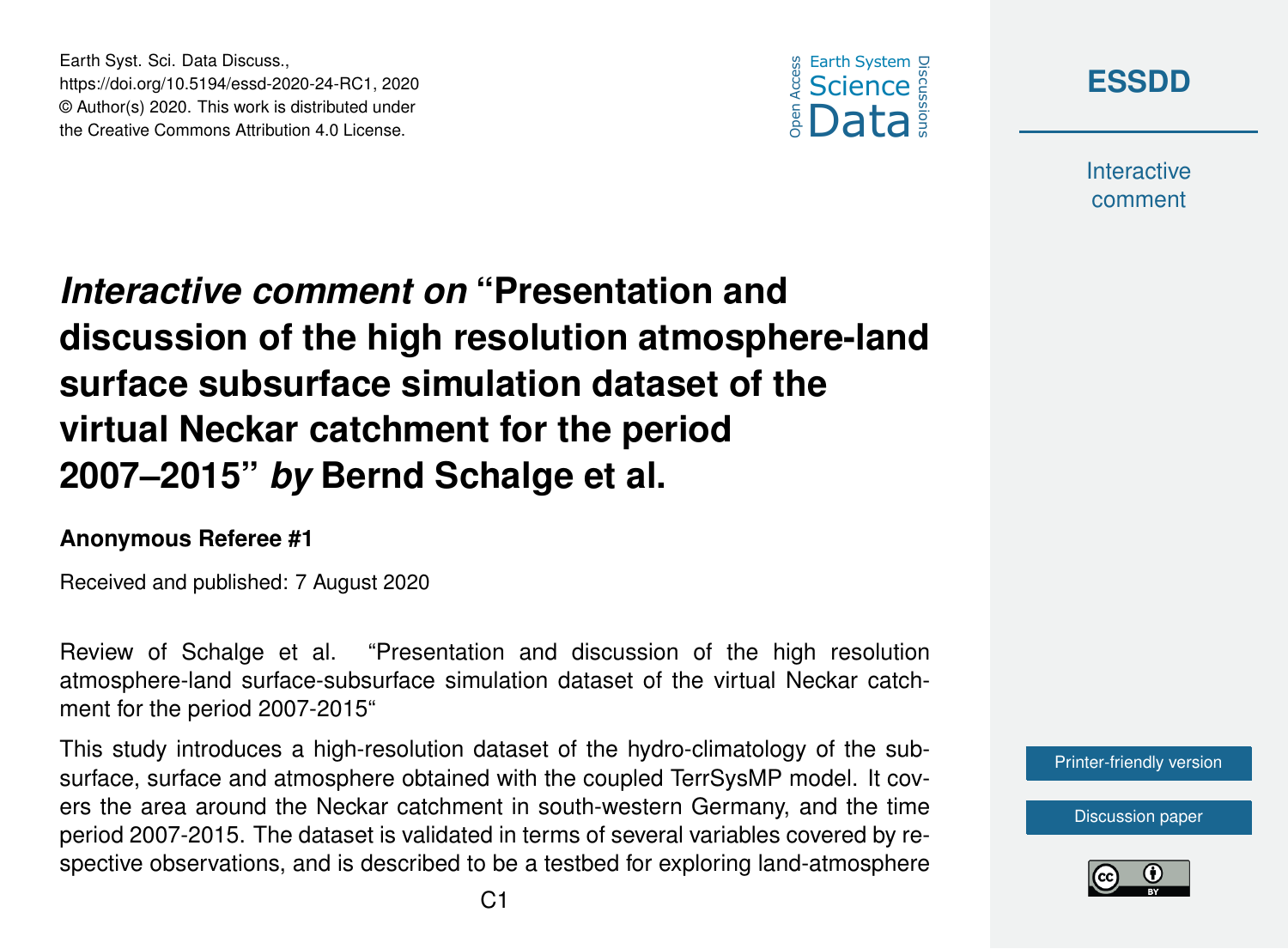interactions at high spatial resolution.

Recommendation:

——————-

I think the paper requires major revisions.

I like the idea of introducing a comprehensively validated, modeled high-resolution land-atmosphere dataset, but regarding the present version of the manuscript and dataset I have several concerns which need to be addressed.

General comments:

——————–

(1) The applicability and purpose of the dataset is not entirely clear to me. The authors only briefly comment on this in the conclusions section, stating it could be used for exploring land-atmosphere feedbacks, investigating potential model simplifications, and data assimilation testing. Honestly, I do not see how the dataset can be useful in such analyses as (i) land-atmosphere interactions are known to be hardly robustly captured by models in general, and (ii) the testing of model simplifications and data assimilation would require different versions of the dataset with respective different model configurations in my opinion. In this context, I ask the authors to expand and clarify their discussion on the applicability of this dataset.

(2) CLM3.5 is used here as land surface model. This is outdated. By now, CLM5 is clearly more advanced in terms of simulating processes related to vegetation and hydrological dynamics at the land surface (Lawrence et al. 2019).

(3) Throughout the manuscript there are various inaccurate statements limiting the reproducibility of the model simulation (e.g. 'increased by about', 'increased by approximately', 'set considerably higher', 'needed to be increased from its standard values', various pedotransfer functions used without explaining criteria, see also respective

# **[ESSDD](https://essd.copernicus.org/preprints/)**

**Interactive** comment

[Printer-friendly version](https://essd.copernicus.org/preprints/essd-2020-24/essd-2020-24-RC1-print.pdf)

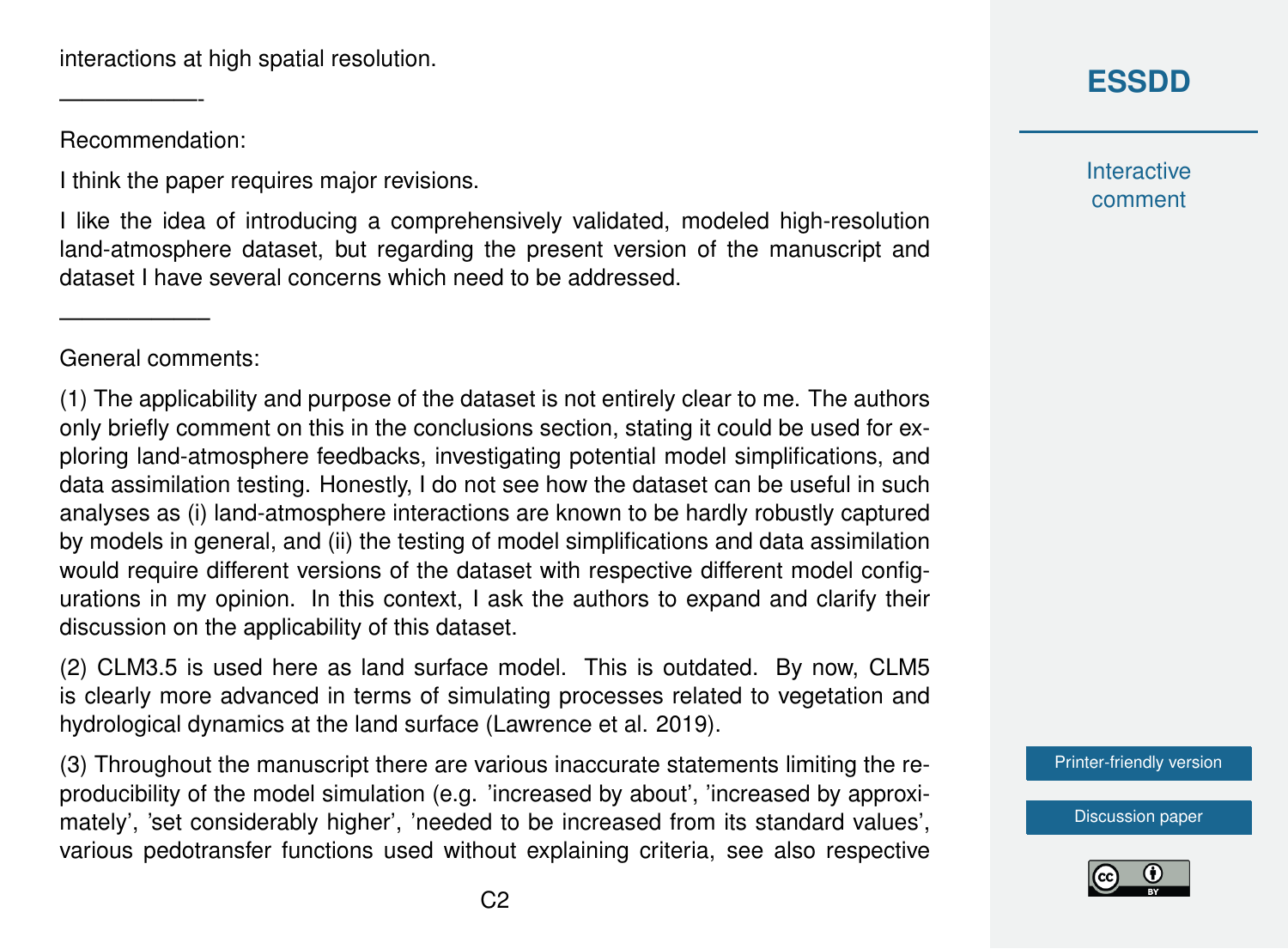specific comments below). More information needs to be provided in each of these cases to ensure the reproducibility of the entire analysis, either in the manuscript or in an appendix.

(4) There are several arbitrary choices made throughout the study which need to be (better) motivated. This includes modifications of the modeling setup of which the purpose is not clear or the magnitude is arbitrary (e.g. 20% increase of sand fraction, ignoring of karst layers, conceptualization of alluvial layers as gravel and bedrock layers including the assumption(s) of values for various involved parameters, modifications of the LAI data). When making these modifications to adapt the model behavior in particular respects (more sandy soils to enhance infiltration) it should be kept in mind that even if the particular purpose is fulfilled, the land-atmosphere system is highly interconnected such that unforeseen side effects can occur. Further, the arbitrary choices include the approach(es) used to validate the modeled dataset (e.g. spatial averaging of model data across 25 grid cells for validation of atmospheric boundary layer characteristics, seemingly random time intervals of the soil moisture, evapotranspiration and runoff validations).

(5) Soil types are an important ingredient for hydro-climatological model simulations. The downscaling-based derivation of soil types in this study is (i) difficult to understand and (ii) contains several assumptions which are not motivated, among which are the amount of considered 1995 locations, the 20% increase of sand fraction (see above), the choice of an exponential model, the choice of conditional co-simulation versus kriging, the focus on first three soil horizons (first means uppermost I guess?). I wonder what is the impact of the choices made here on the final dataset?

(6) The validation of the model simulation in terms of evapotranspiration is very limited. While it is reassuring that the ET and groundwater dynamics are broadly coupled according to expectations this is not a quantitative assessment. The modeled ET could instead (or additionally) be compared with state-of-the-art evapotranspiration datasets such as GLEAM (Martens et al. 2017) or FLUXCOM (Jung et al. 2019) at larger spatial

## **[ESSDD](https://essd.copernicus.org/preprints/)**

**Interactive** comment

[Printer-friendly version](https://essd.copernicus.org/preprints/essd-2020-24/essd-2020-24-RC1-print.pdf)

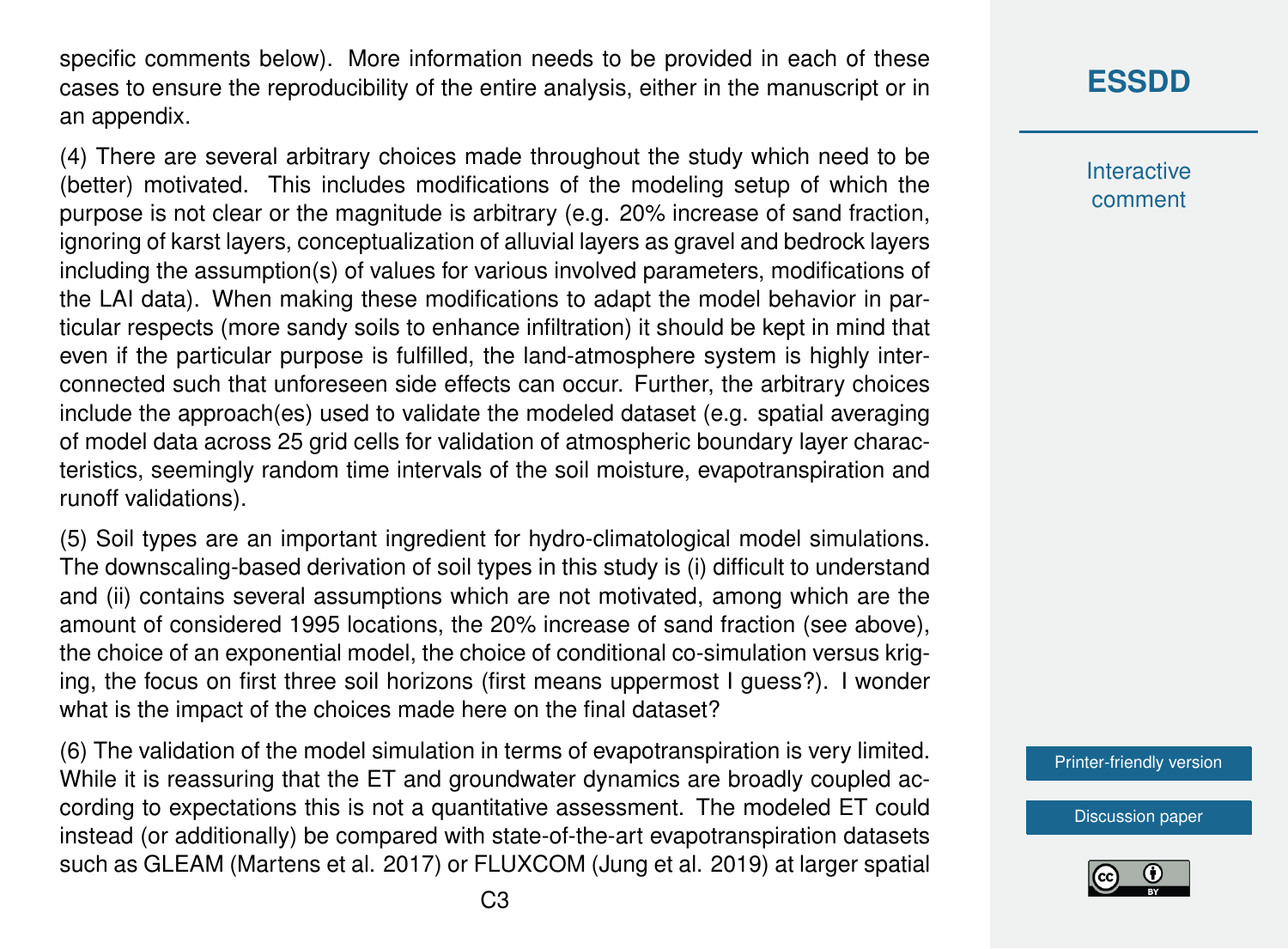scales.

(7) I like the comprehensive validation of the dataset in terms of several variables an overview table summarizing the determined strengths and weaknesses would be helpful for users I think.

(8) There are too many figures in my opinion, diluting the main messages. Figures 3-5, 7, 14, 17 could be moved to supplementary, and Figures 9 & 10 could be combined.

Specific comments:

——————

line 35 and throughout: 'simulated' would be more straightforward than 'virtual', using such terminology the term 'real' (line 34 and throughout), referring to observations, can be removed from the manuscript

line 56: test a disaggregation method

line 75-78: you do not aim to reproduce to observed catchment dynamics but still validate the model in some respects - this seems contradictory to me; what is the aim here if not validating the model against observations? how useful is a modeled dataset for the community if is not resembling observations?

lines 139 & 145: the chosen time period and simulation catchment/area are not motivated

line 172: please give more information on the 'software restriction'

line 183: please give more information on the location of the grid cells and the artificial elevation modification to ensure reproducibility, here or in an appendix

lines 195-196: 'about 20%' & 'about 3.3', please be more accurate

lines 194-197: in the abstract of the Tian et al. 2004 paper I found "On average, the model [. . .] overestimates FPAR over most areas in the Northern Hemisphere com**Interactive** comment

[Printer-friendly version](https://essd.copernicus.org/preprints/essd-2020-24/essd-2020-24-RC1-print.pdf)

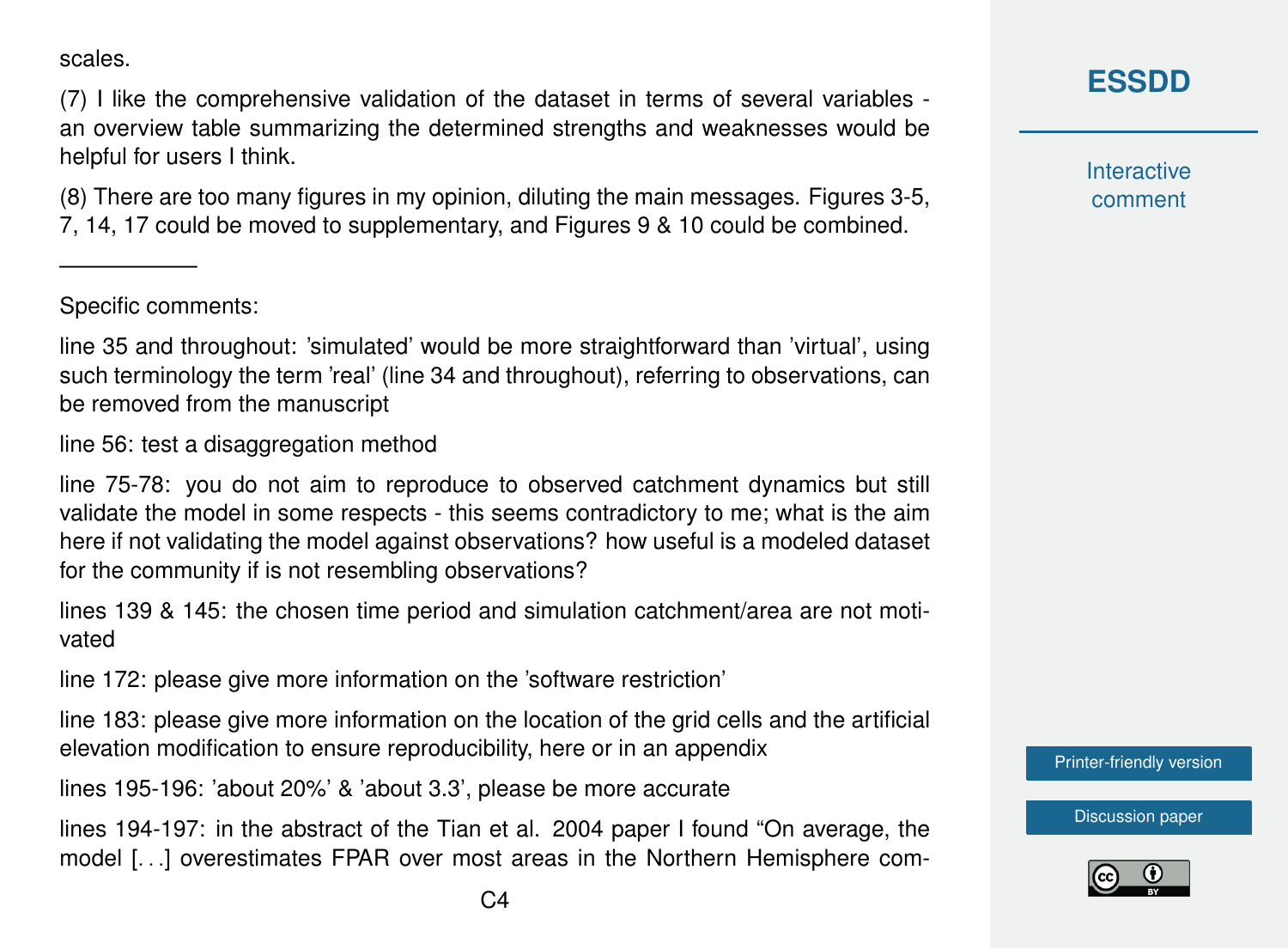pared to MODIS observations during all seasons except northern middle latitude summer." "The MODIS LAI is generally consistent with the model during the snowâATH free periods. . ." which makes me wonder why the authors modify LAI in summer? Further this could create jumps in the LAI time series from May-June and August-September. More importantly, you state here that LAI is used "for the year 2008". Does this mean there is no interannual vegetation variability? This would affect evapotranspiration and thereby many related variables and would need to be stated as a serious shortcoming.

line 204: please give the spatial resolution instead of the scale 1:1000000

line 221: 'approximately 20%', please be more accurate; further, and more importantly, please motivate this modification and its magnitude

lines 229-231: please give detailed information on where which pedotransfer functions have been used

lines 239 & 242: repetition of the information that karst is not considered

lines 239-240: 'to avoid the manifold hydrological challenges related to its modeling', please be more specific here, also please comment on the impact of this simplification of the approach on the final dataset

line 245: if these alluvial bodies are so relevant, why does this study use datasets which do not include them?

line 249: evapotranspiration errors in models can be significant and might be underestimated here

section 4: please discuss for the performed validation analyses how the determined performance of the study dataset compares generally with the performance of other regional climate models im similar hydro-climatic regions

line 277: 'simulated realistically', please give more details here on how this is quantified

line 301: 1km2, is this referring to the spatial resolution being 1km x 1km?

**[ESSDD](https://essd.copernicus.org/preprints/)**

**Interactive** comment

[Printer-friendly version](https://essd.copernicus.org/preprints/essd-2020-24/essd-2020-24-RC1-print.pdf)

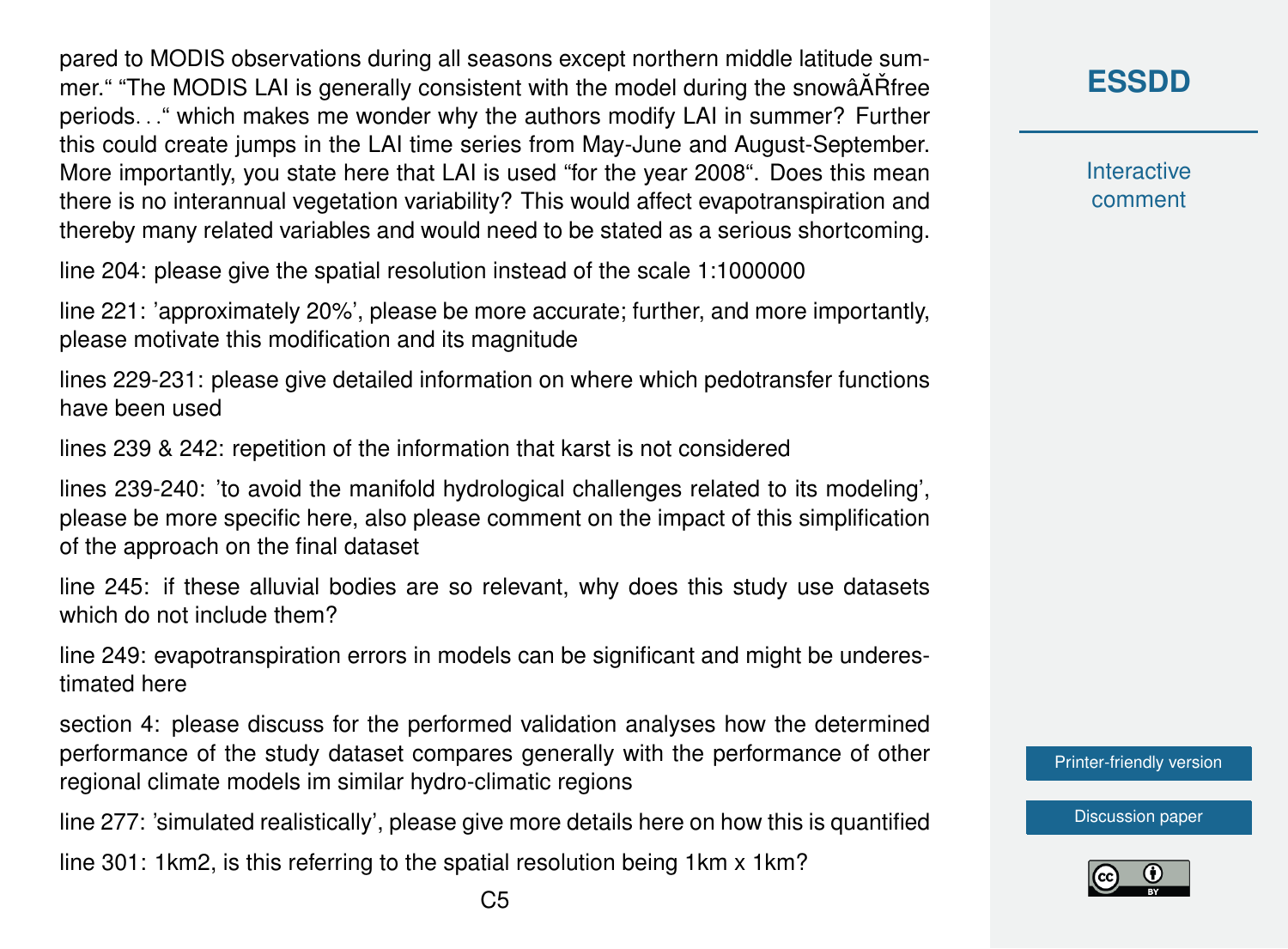line 323: 'quite well', please be more specific and objective. Further, in Figure 9a between 6h-17h the pattern in the model is actually opposite to that of the observations, I would not refer to this as fitting "quite well".

line 331: the potential (dis)agreement of simulated and actual land cover can be checked using high-resolution land cover datasets such as provided by ESA CCI

line 343: how are the temperature standard deviations determined?

line 361: 'very well', please be more specific and objective

line 367: why not using the ESA CCI soil moisture dataset derived from observations of various satellites for this validation?

lines 394-395: I do not really understand why this daily matching is applied here? Also it is not clear how this is done.

lines 391 & 396: I guess you are referring to Figure 15 here, not Figure 16 as stated.

line 415: 'adequate agreement', please be more specific and objective

line 422: 'will always be replaced' needs to be toned down in my opinion

line 415: 'good distribution', please be more specific and objective

lines 447-450: I do not understand how the "fluctuations" are "scaled". Do you divide by the inter-annual standard deviation to obtain normalized anomalies (or z-scores)? If so, please name it this way as the term "fluctuations" is rather unclear.

line 450: I guess this should be "according to Figure 19b" and not 19c?

lines 451-452: How is this trend computed?

line 454 and following: I like this discussion of limitations and issues

line 458: to me it seems three challenges being discussed here (?)

lines 502-512: As there are multiple concrete ideas to improve the model setup and

**[ESSDD](https://essd.copernicus.org/preprints/)**

**Interactive** comment

[Printer-friendly version](https://essd.copernicus.org/preprints/essd-2020-24/essd-2020-24-RC1-print.pdf)

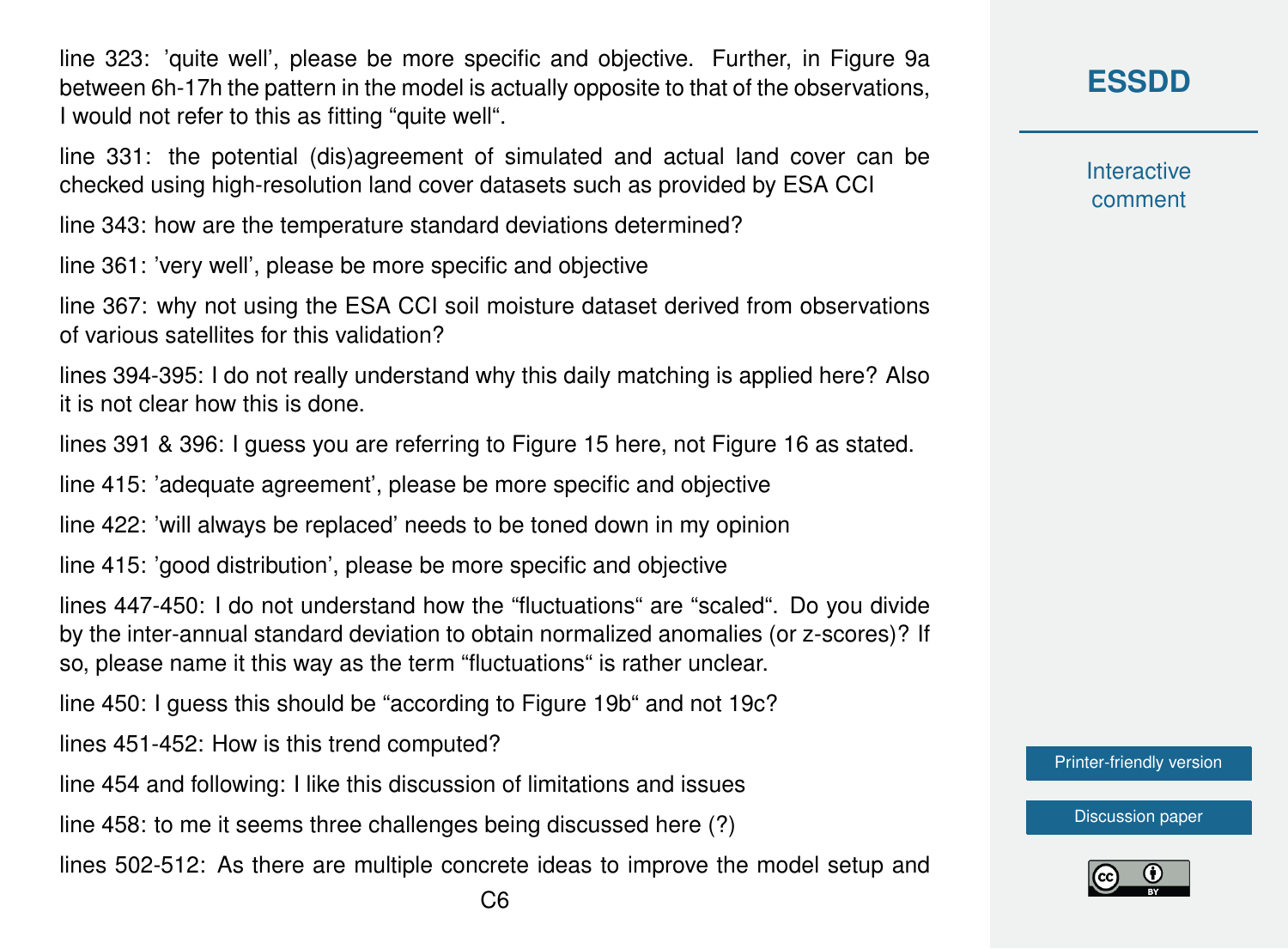consequently the dataset, why not implementing them before publishing this dataset? comment if this will be game-changers

Figure 2: This figure is the same as in the Gasper et al. 2014 paper, with the reference given in the caption. I think it is uncommon to use figures from previous papers, so I would remove this and only refer to the figure in the reference paper in the main text.

Figure 3: Maybe I missed that but what is domain 1?

Figure 4: "e+00" can be removed

Figures 4-6: Please label the color bars.

Figure 6: Please harmonize "evaporation" and "evapotranspiration" in the caption and the axis label. The same applies for the main text in section 4.1.

Figure 8: Values are quite far apart from color bars. Also, it would be nice to also express the difference as percentage.

Figure 11: y-axis label missing Please explain what is meant with the "temperature standard deviations"

Figure 13: Please specify from which times the reference radiosonde observations are taken. Further, please explain how the standard deviation is derived.

Figure 15: It would be insightful to quantify the agreement of the temporal dynamics with e.g. a correlation.

Figures 16-18: Please use the station names throughout instead of the position numbers.

Figure 19: Panel a is not labelled, as well as color bar and axes therein The terms "model" and "reality" are not consistent with the terminology used throughout the manuscript.

References:

## **[ESSDD](https://essd.copernicus.org/preprints/)**

**Interactive** comment

[Printer-friendly version](https://essd.copernicus.org/preprints/essd-2020-24/essd-2020-24-RC1-print.pdf)